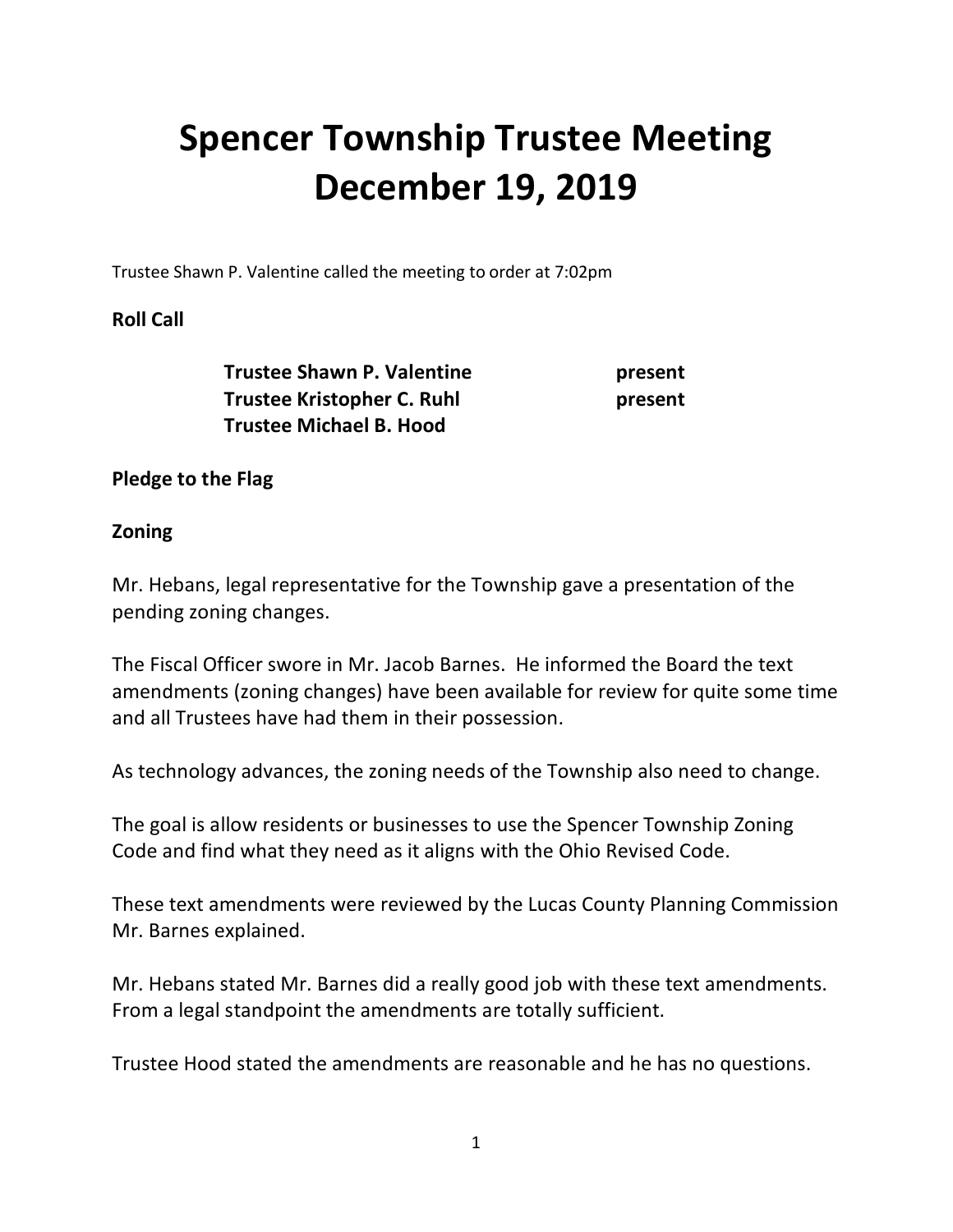Trustee Ruhl congratulated Mr. Barnes on the good job he did with the zoning amendments.

Trustee Hood made a motion to approve the updated zoning text amendments, Trustee Ruhl seconded. Roll call vote: Trustee Hood: yes, Trustee Ruhl: yes, Trustee valentine: yes.

Trustee Hood made a motion to go into executive session at 7:09pm to discuss the potential purchase of property, Trustee Ruhl seconded. Roll call vote: Trustee Hood: yes, Trustee Ruhl: yes, Trustee valentine: yes.

Trustee Hood made a motion to come out of executive session at 7:40pm, Trustee Hood seconded. Roll call vote: Trustee Ruhl: yes, Trustee Ruhl: yes, Trustee valentine: yes.

Bill Harbert from the Lucas County Planning Commission presented his comments on the zoning amendments. He stated Spencer was in need of updated zoning rules.

Trustee Valentine asked Mr. Harbert if the Planning Commission could help with updating the Township's land use plan. Mr. Harbert said the Planning Commission is very busy right now, but they are always willing to help.

Trustee Valentine expressed that Jacob Barnes, zoning consultant, will help with an updated Land use plan. Mr. Barnes said he is willing to help.

#### **Misc.**

Trustee Valentine explained there is no conflict of interest with Trustee Ruhl sitting on the BZA Board and being a Trustee, so he is not resigning as an alternate on the BZA Board. There were no issues with the other Trustees.

Trustee Hood questioned the open position formerly held by Mr. James Morgan. He stated Mr. Morgan has served on the Board many years successfully and is against this position being filled by Mr. Wayne Hoover. There was discussion on decisions the BZA Board has made for the Township.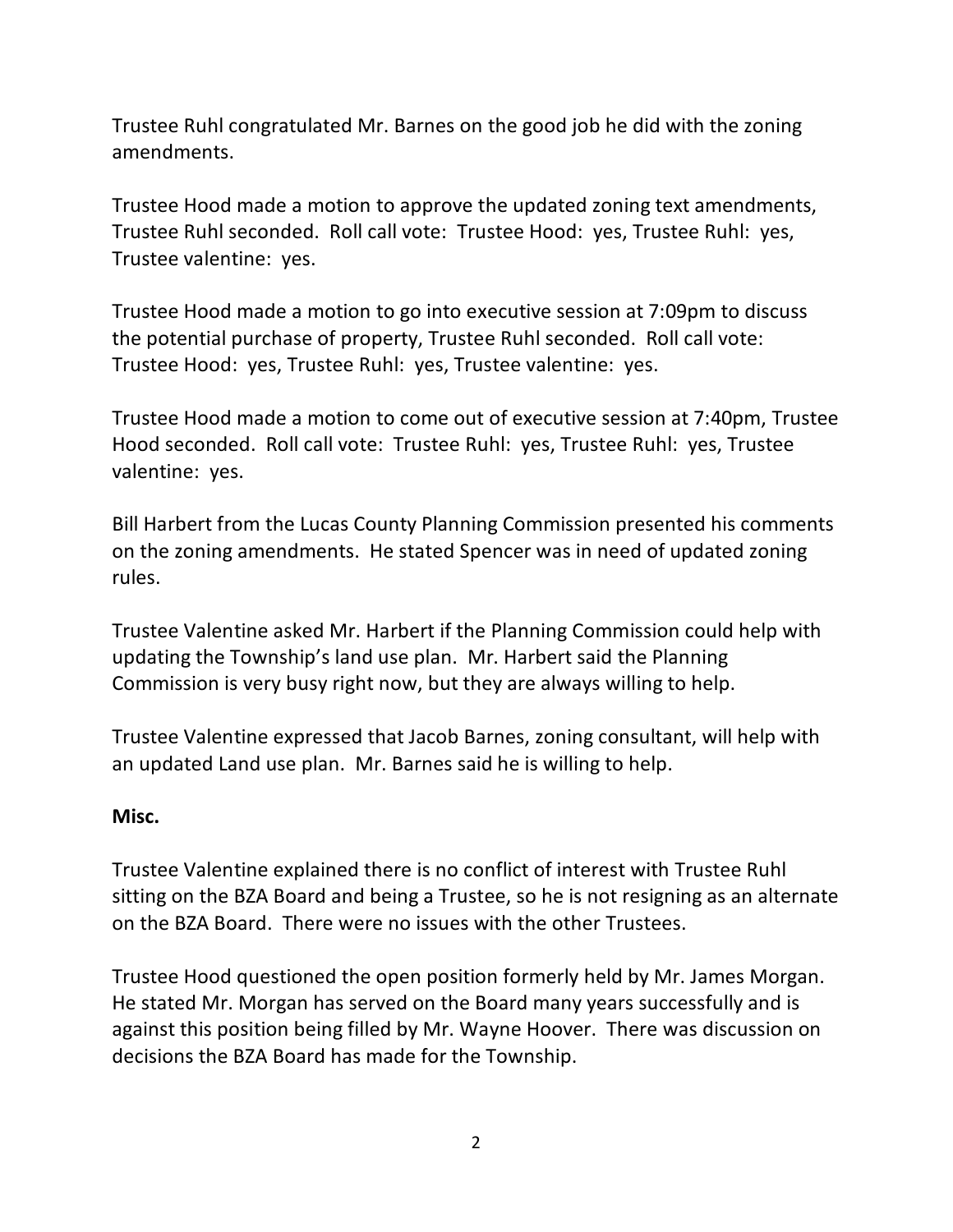Trustee Hood thinks it is fair to find out if Mr. Morgan is interested in still serving on the BZA Board.

Trustee Ruhl stated Mr. Morgan displayed inappropriate behavior during Township meetings that makes him question Mr. Morgan's judgment.

Trustee Ruhl made a motion to place Wayne Hoover from an alternate position to a full member of the BZA Board, Trustee Valentine seconded. Roll call vote: Trustee Hood: no, Trustee Ruhl: yes, Trustee valentine: yes.

There was discussion on transferring \$1million to the revolving loan fund that is administered by the Lucas County Port Authority. Trustee Hood asked what the sense of urgency was to get this done with 1 week left in the year. Trustee Ruhl stated he was appointed to do what is best for the Township fiscally.

Trustee Ruhl made a motion to transfer \$1million to the revolving loan fund that is ran by the Lucas County Port Authority, Trustee Valentine seconded. Roll call vote: Trustee Hood: abstain, Trustee Ruhl: yes, Trustee Valentine: yes.

## **Road**

Tim Bowes gave a report. We are at 102 tons of salt. We have not used that much.

He would like trees removed in the area where the Township will compost.

#### **Closeout**

Trustee Hood made a motion to give the Fiscal Officer permission to pay any bills for the remainder of 2019, Trustee Ruhl seconded. Roll call vote: Trustee Hood: yes, Trustee Ruhl: yes, Trustee valentine: yes.

Trustee Hood made a motion to give the Fiscal Officer permission to close out the financial books for 2019, Trustee Ruhl seconded. Roll call vote: Trustee Hood: yes, Trustee Ruhl: yes, Trustee Valentine: yes.